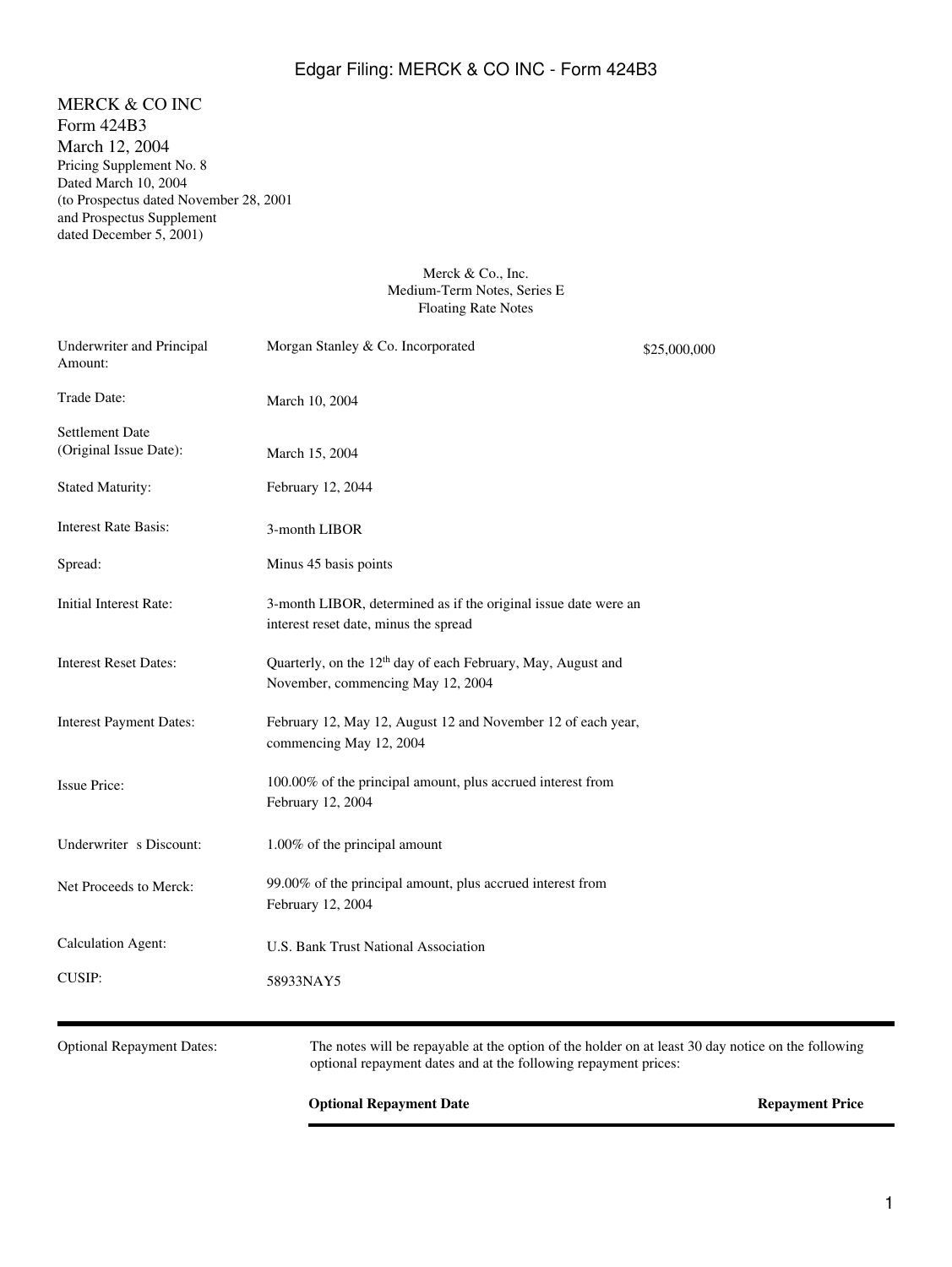| Edgar Filing: MERCK & CO INC - Form 424B3                              |            |
|------------------------------------------------------------------------|------------|
| February 12, 2005                                                      | 98.00%     |
| February 12, 2006                                                      | 98.00%     |
| February 12, 2007                                                      | 98.00%     |
| February 12, 2008                                                      | 98.00%     |
| February 12, 2009                                                      | 98.00%     |
| February 12, 2010                                                      | 99.00%     |
| February 12, 2011                                                      | 99.00%     |
| February 12, 2012                                                      | 99.00%     |
| February 12, 2013                                                      | 99.00%     |
| February 12, 2014                                                      | 99.00%     |
| February 12, 2015 and each third<br>anniversary thereafter to maturity | $100.00\%$ |
|                                                                        |            |

Optional Redemption: The notes may be redeemed at any time, at the option of Merck, in whole or in part, in amounts of \$1,000 or any multiple of \$1,000, at the following redemption prices, if redeemed during the following 12-month periods:

| <b>Redemption Period</b>                    | <b>Redemption Price</b> |  |
|---------------------------------------------|-------------------------|--|
| February 12, 2034 through February 11, 2035 | 105.00%                 |  |
| February 12, 2035 through February 11, 2036 | 104.50%                 |  |
| February 12, 2036 through February 11, 2037 | 104.00%                 |  |
| February 12, 2037 through February 11, 2038 | 103.50%                 |  |
| February 12, 2038 through February 11, 2039 | 103.00%                 |  |
| February 12, 2039 through February 11, 2040 | 102.50%                 |  |
| February 12, 2040 through February 11, 2041 | 102.00%                 |  |
| February 12, 2041 through February 11, 2042 | 101.50%                 |  |
| February 12, 2042 through February 11, 2043 | 101.00%                 |  |
| February 12, 2043 through February 11, 2044 | 100.50%                 |  |